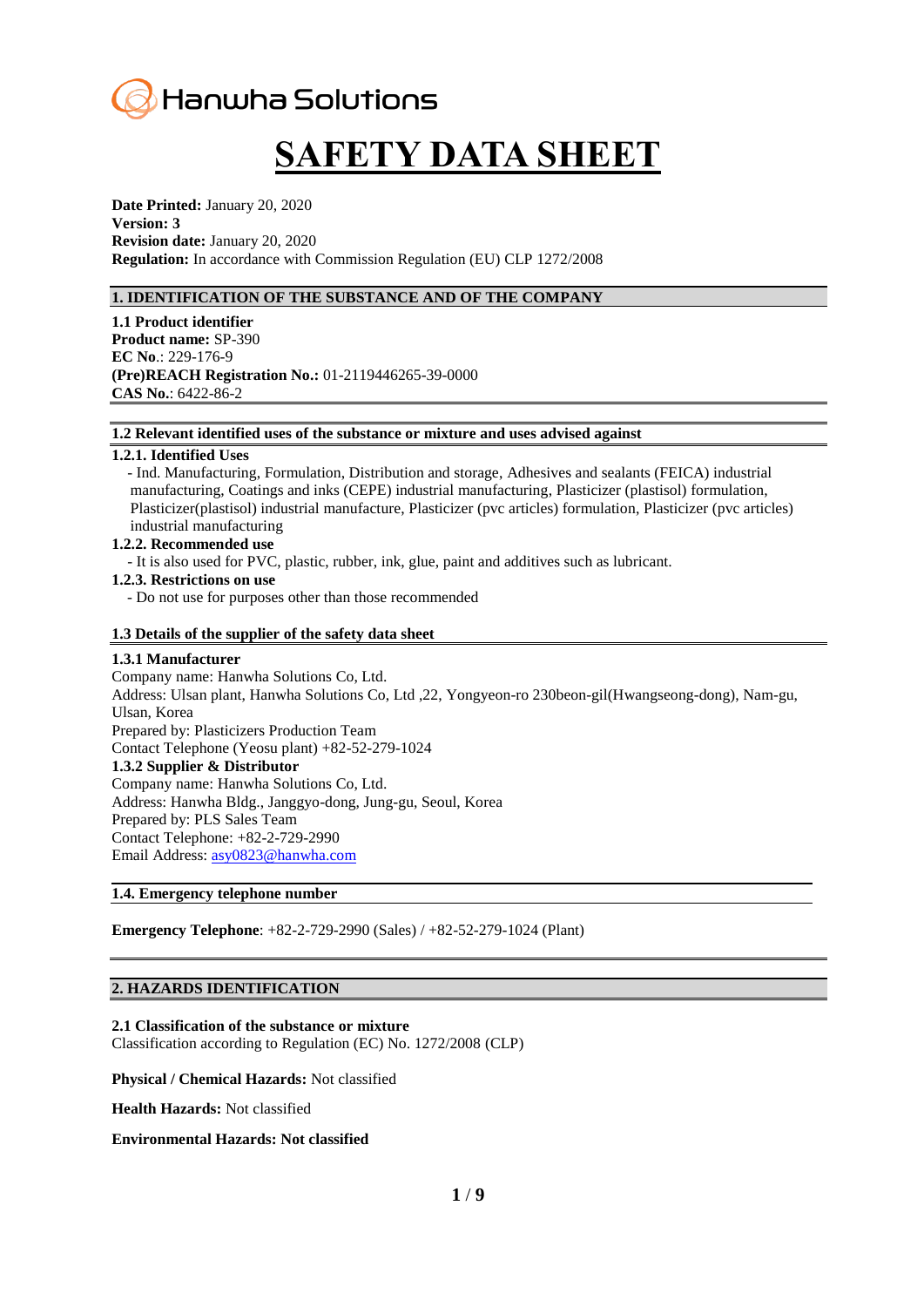

## **2.2 Label elements**

**Hazard pictograms:** Not applicable

- **Signal word:** Not applicable
- **Hazard statement:** Not applicable
- **Precautionary statements**
- **Precaution**: Not applicable
- **Treatment**: Not applicable
- **Storage**: Not applicable
- **Disposal**: Not applicable

# **2.3 Other hazards**

- **Additional precautionary statements:** Not applicable

- **National Fire Protection Association(NFPA) Health:** 0 **Flammability:** 1 **Reactivity:** 0

# **3. COMPOSITION/INFORMATION ON INGREDIENTS**

| Component             | CAS No.   | EC No.    | $Conc.$ /<br>$\frac{9}{6}$ | Classification according<br>to 1272/2008/EEC | Registration No.      |
|-----------------------|-----------|-----------|----------------------------|----------------------------------------------|-----------------------|
| Dioctyl terephthalate | 6422-86-2 | 229-176-9 | 100                        | Not classified                               | 01-2119446265-39-0000 |

# **4. FIRST AID MEASURES**

# **4.1 Description of first aid measures**

| 4.1.1. General         |                                                                                                      |  |  |  |  |
|------------------------|------------------------------------------------------------------------------------------------------|--|--|--|--|
| information:           | Remove soiled or soaked clothing immediately, do not allow to dry.                                   |  |  |  |  |
|                        | Adhere to personal protective measures when giving first aid.                                        |  |  |  |  |
|                        | Clean body thoroughly (Bad, shower).                                                                 |  |  |  |  |
| 4.1.2. Following       |                                                                                                      |  |  |  |  |
| inhalation:            | Specific medical treatment is urgent.                                                                |  |  |  |  |
|                        | Move victim to fresh air.                                                                            |  |  |  |  |
|                        | Give artificial respiration if victim is not breathing.                                              |  |  |  |  |
|                        | Administer oxygen if breathing is difficult.                                                         |  |  |  |  |
| 4.1.3. Following       |                                                                                                      |  |  |  |  |
| skin contact:          | In case of contact with substance, immediately flush skin with running water at least 20<br>minutes. |  |  |  |  |
|                        | Remove and isolate contaminated clothing and shoes.                                                  |  |  |  |  |
|                        | Wash contaminated clothing and shoes before reuse.                                                   |  |  |  |  |
|                        | Get immediate medical advice/attention.                                                              |  |  |  |  |
| 4.1.4. Following       |                                                                                                      |  |  |  |  |
| eye contact:           | In case of contact with substance, immediately flush eyes with running water at least 20<br>minutes. |  |  |  |  |
| 4.1.5. Following       |                                                                                                      |  |  |  |  |
| ingestion:             | Do not let him/her eat anything, if unconscious.                                                     |  |  |  |  |
|                        | Get immediate medical advice/attention.                                                              |  |  |  |  |
| 4.1.6. Self-protection |                                                                                                      |  |  |  |  |
| of the first aider:    | First aider: Pay attention to self-protection!                                                       |  |  |  |  |

# **4.2 Most important symptoms and effects, both acute and delay Acute effects:**

- Symptoms and effect: None known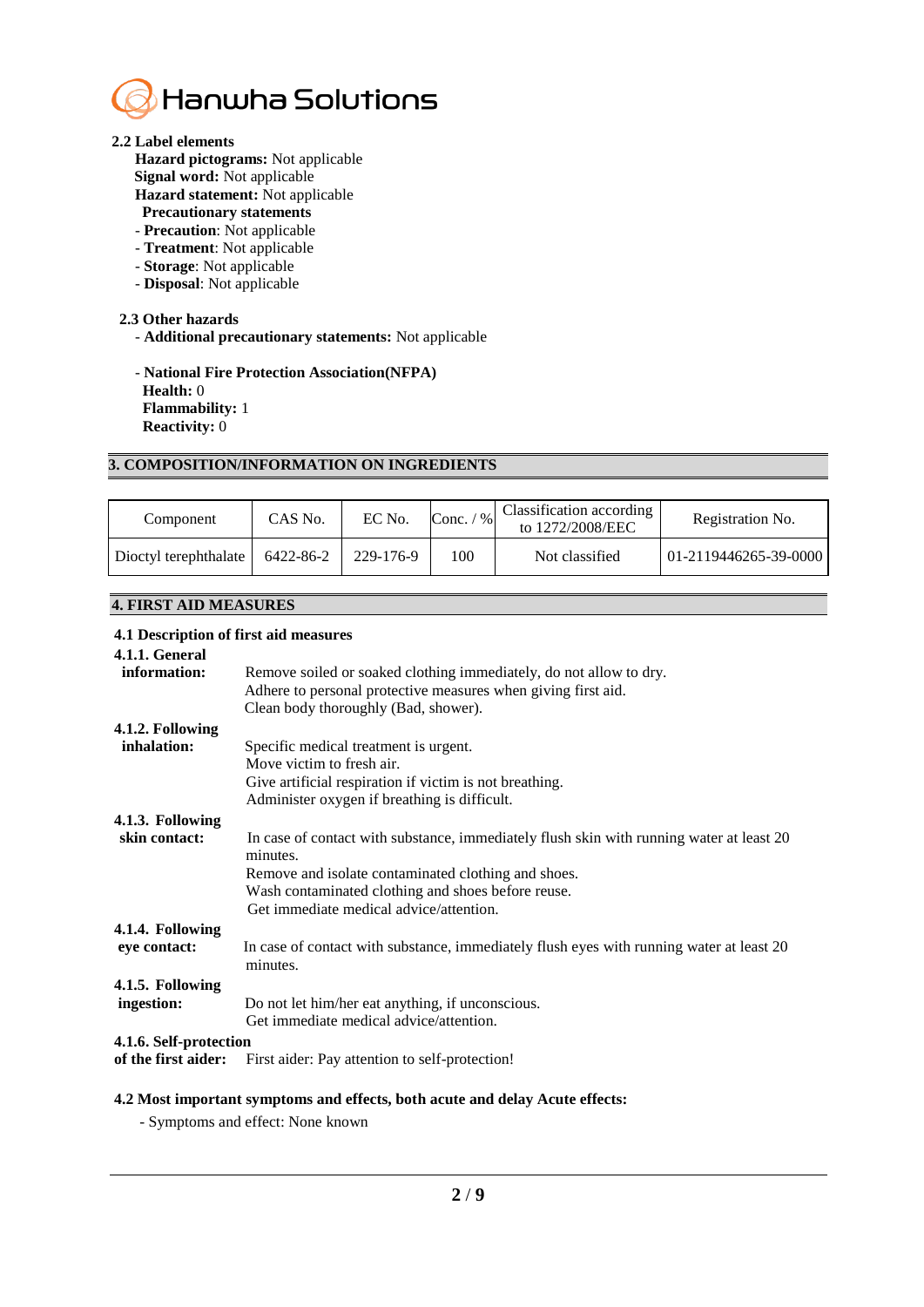

# **4.3 Indication of immediate medical attention and notes for physician**

-Ensure that medical personnel are aware of the material(s) involved and take precautions to protect themselves.

## **5. FIRE-FIGHTING MEASURES**

#### **5.1 Extinguishing media**

- Suitable extinguishing media: Dry sand, Dry chemical powder, alcohol-resistant foam, water spray, CO<sub>2</sub>, regular foam, carbon oxides  $(CO, CO<sub>2</sub>)$ 

- Unsuitable extinguishing media: High pressure water streams

#### **5.2 Special hazards arising from the substance or mixture**

- Thermal decomposition products: Irritating, corrosive or toxic gases
- May be ignited by heat, sparks or flames.
- Containers may explode when heated.
- Some of these materials may burn, but none ignite readily.
- If inhaled, may be harmful.

## **5.3 Advice for firefighters**

- Wear self-contained breathing apparatus (SCBA) and adaptive chemical protective clothing.
- The fire suppression is not fully protectable from the hazard.
- Dike fire-control water for later disposal; do not scatter the material.
- Move containers from fire area if you can do it without risk.
- Fire involving Tanks; Cool containers with flooding quantities of water until well after fire is out.
- Fire involving Tanks; Withdraw immediately in case of rising sound from venting safety devices or discoloration of tank.
- Fire involving Tanks; Always stay away from tanks engulfed in fire.

# **6. ACCIDENTAL RELEASE MEASURES**

#### **6.1 Personal precautions, protective equipment and emergency procedures**

- Eliminate all ignition sources.
- Stop leak if you can do it without risk.
- Ventilate the area.
- Do not touch or walk through spilled material.
- Prevent dust cloud.

#### **6.2 Environmental precautions**

- Prevent entry into waterways, sewers, basements or confined areas.

#### **6.3 The methods of purification and removal**

- Small Spill; Take up with sand or other non-combustible absorbent material and place into containers for later disposal.
- Prevent dust cloud.
- With clean shovel place material into clean, dry container and cover loosely; move containers from spill area.

# **7. HANDLING AND STORAGE**

# **7.1 Precautions for safe handling**

- Wash thoroughly after handling.
- Please work with reference to engineering controls and personal protective equipment.
- Be careful to high temperature.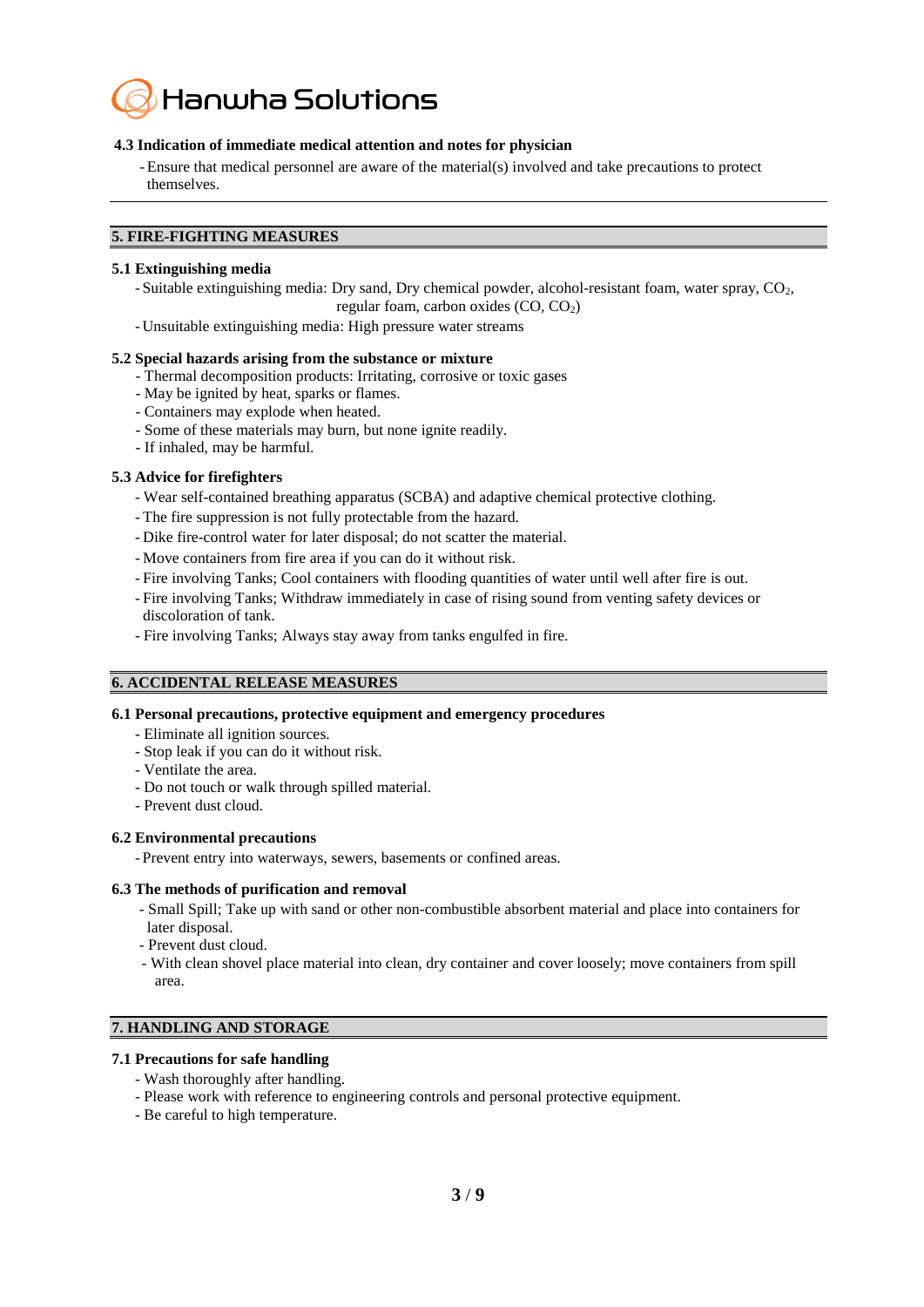

## **7.2 Conditions for safe storage, including any incompatibilities**

- Keep container tightly closed.
- Keep in a dry, cool place.
- Away from open flame and oxidizing agents.
- Protect from heat and direct sunlight.
- Never cut, drill, weld or grind on or near this container.

# **8. EXPOSURE CONTROLS / PERSONAL PROTECTION**

## **8.1 Control parameters**

# **Occupational Exposure limits**

- **ο EU regulation:** Not applicable
- **ο U.S regulation:**
- **-** NIOSH: Not applicable
- **-** OSHA: Not applicable
- **ο ACGIH:** Not applicable
- **ο Biological exposure index:** Not applicable
- **ο Others:** Not applicable
- **ο DNELs, PNECs:**
	- **-** DNEL: inhalation, 23.2 mg/m<sup>3</sup>(Workers), 6.86 mg/m<sup>3</sup>(General Population) dermal, 6.58 mg/m<sup>3</sup>(Workers), 3.95 mg/m<sup>3</sup>(General Population) oral, 3.95 mg/m<sup>3</sup>(General Population)
	- **-** PNEC: 0.08 µg/L (freshwater), 0.008 µg/L (marine water), 0.014 µg/L (intermittent releases), 1 mg/L (STP), 8.28 mg/kg (sediment freshwater), 0.828 mg/kg (sediment freshwater)

## **8.2 Exposure controls**

#### **Appropriate engineering controls:**

 **-** Use process enclosures, local exhaust ventilation, or other engineering controls to control airborne levels below recommended exposure limits.

#### **Individual protection measures, such as personal protective equipment: Respiratory protection:**

- **-** Wear European Standard EN 149 approved full or half face piece (with goggles) respiratory protective equipment when necessary.
- **-** If risk of overexposure exists, wear an approved respirator.

#### **Eye protection:**

- **-** Wear enclosed safety goggles to protect from gaseous state organic material causing eye irritation or other disorder.
- **-** An eye wash unit and safety shower station should be available nearby work place.

#### **Hand protection:**

 **-** Wear appropriate protective gloves (rubber glove (exclude PVC)) by considering physical and chemical properties of chemicals.

#### **Body protection:**

 **-** Wear appropriate protective clothing (rubber clothing (exclude PVC)) by considering physical and chemical properties of chemicals.

# **9. PHYSICAL AND CHEMICAL PROPERTIES**

#### **9.1 Information on basic physical and chemical properties**

| Appearance          |               |
|---------------------|---------------|
| <b>Description:</b> | Liquid        |
| Color:              | Colorless     |
| Odor:               | Mild          |
| Odor threshold:     | Not available |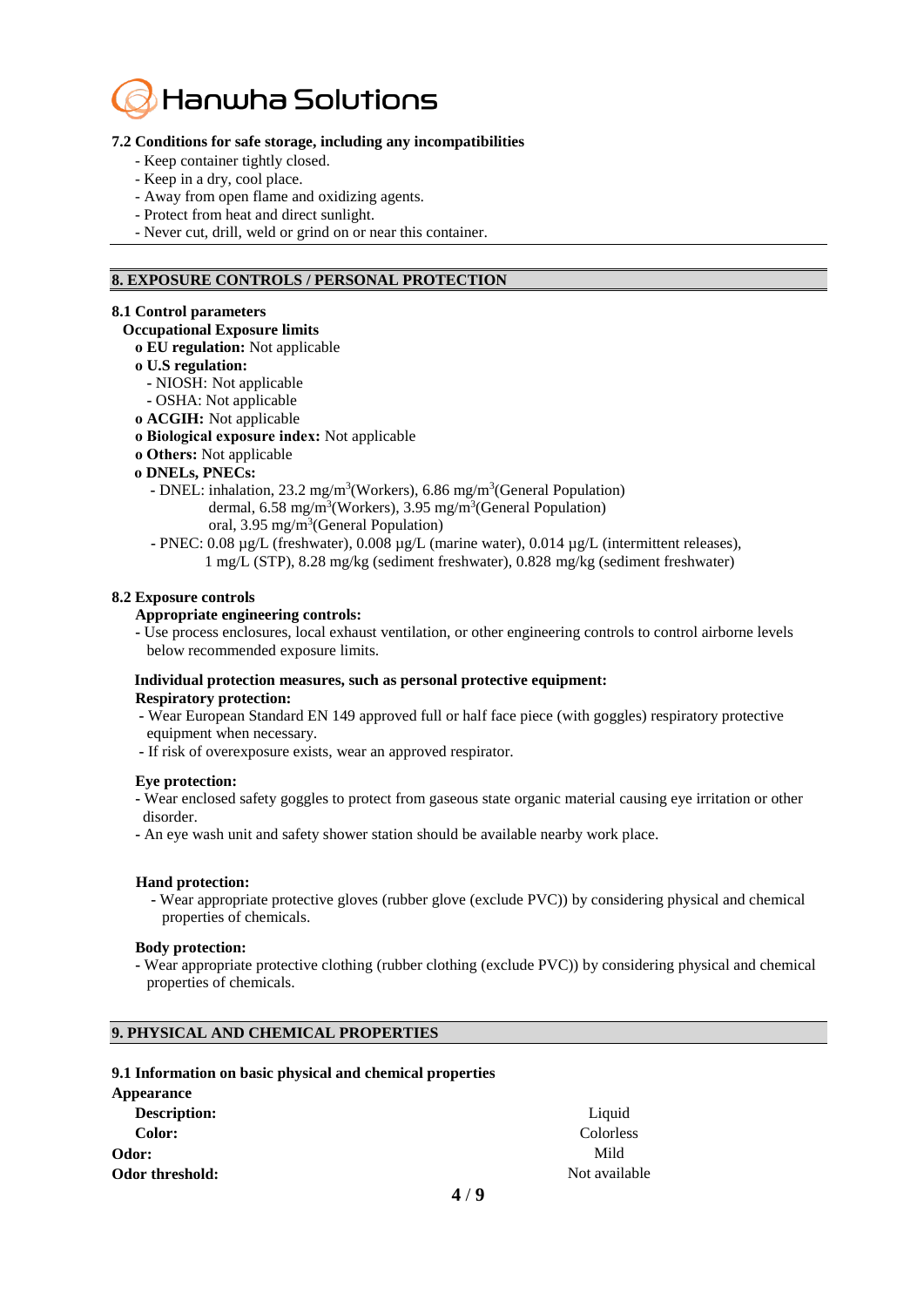

**pH:**  $6~7$ **Melting point/freezing point:**  $\leftarrow$  48 ℃ **Initial boiling point and boiling range:** 400 ℃ **Flash point:** 222 ℃ (Cleveland open cup) **Evaporation rate:** Not available **Flammability (solid, gas):** Not applicable **Upper/lower flammability or explosive limits:** Not applicable **Vapor pressure:** 2.14X10-5 mmHg (25 °C) **Vapor density:** 13.5(air = 1) **Relative density:** Not available **Solubility(ies):** 0.0004 mg/l (25°C) **Partition coefficient: n-octanol/water:** Log Pow=8.39 **Auto-ignition temperature:** 387 ℃ (98 kPa) **Decomposition temperature:** Not available **Viscosity:** 65.8 mPa-s (dynamic) at 25 °C, 80cp (20℃) **Explosive properties:** Not available **Oxidising properties:** Not available **Molecular weight:** 390.557

 $\mathbf l$ 

# **10. STABILITY AND REACTIVITY**

# **10.1 Reactivity/Chemical stability/Possibility of hazardous reactions**

- Stable at normal temperature and pressure.
- Fire may produce irritating and/or toxic gases.
- -If inhaled, may be harmful.

#### **10.2 Conditions to avoid**

- Heat, sparks or flames, other sources of ignition

# **10.3 Incompatible materials**

-Combustibles, Oxidizing solids, oxidizing liquid, oxidizing materials

# **10.4 Hazardous decomposition products:**

- Irritating and/or toxic gases, carbon oxides (CO, CO2)

|  | 11. TOXICOLOGICAL INFORMATION  |                                                                                         |  |  |  |  |
|--|--------------------------------|-----------------------------------------------------------------------------------------|--|--|--|--|
|  |                                | 11.1 Information on toxicological effects                                               |  |  |  |  |
|  | (a) Acute toxicity             |                                                                                         |  |  |  |  |
|  | Oral                           | Not classified                                                                          |  |  |  |  |
|  |                                | Rat, $LD_{50}$ > 5,000 mg/kg (TSCA FHSA Regulations, GLP)                               |  |  |  |  |
|  | Dermal                         | Not classified                                                                          |  |  |  |  |
|  |                                | Guinea pig, $LD_{50} = 19,670$ mg/kg                                                    |  |  |  |  |
|  | Inhalation                     | Not available                                                                           |  |  |  |  |
|  | (b) Skin Corrosion/ Irritation | Not classified                                                                          |  |  |  |  |
|  |                                | - In a skin irritation/corrosion study, skin irritation was not observed.<br>(erythema) |  |  |  |  |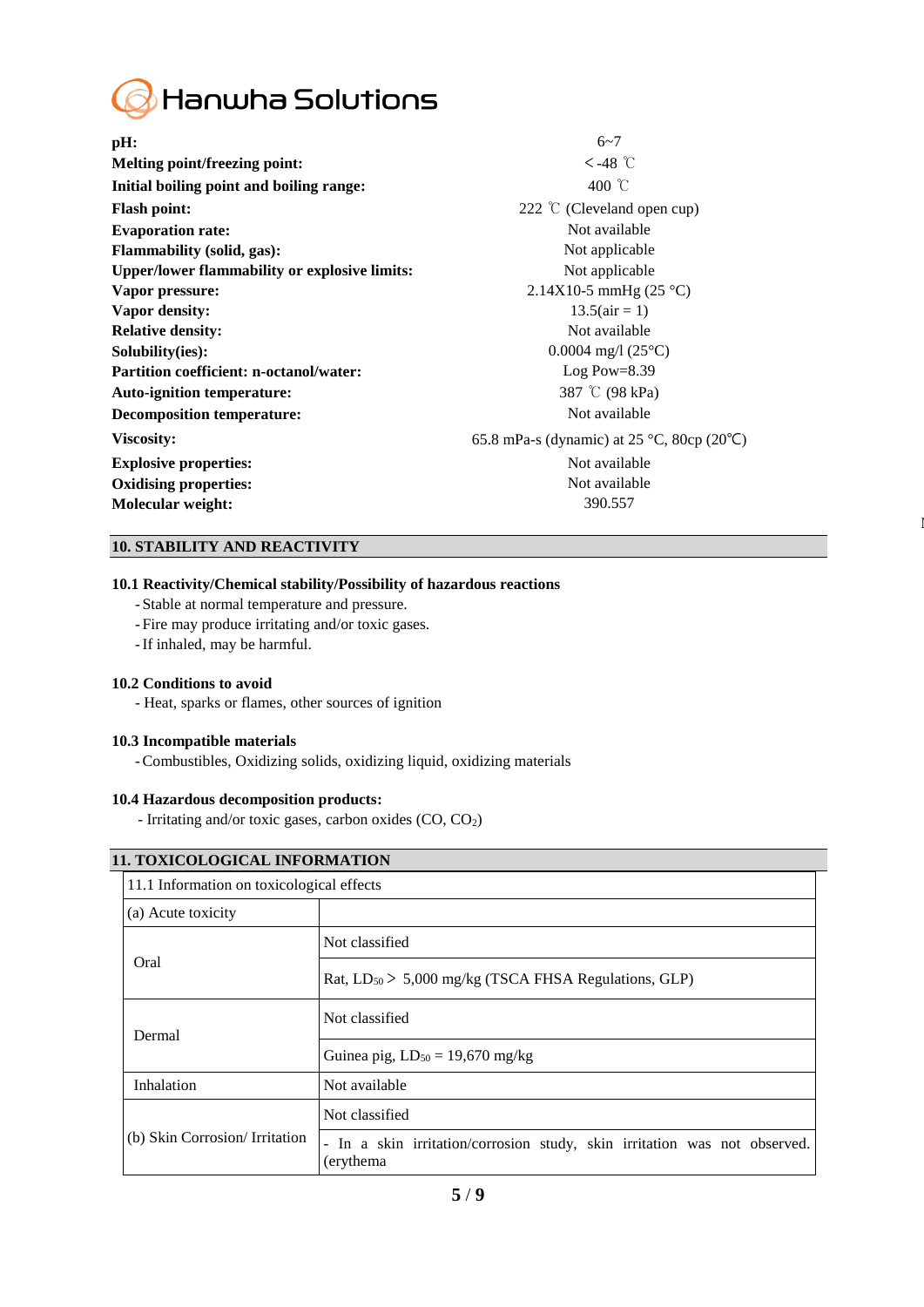

|                                                         | score=0, edema score=0) (OECD TG 404, GLP)                                                                                                                                                                                                                                                                                                                                                                                                                                                                                                                                                                                                                                                             |
|---------------------------------------------------------|--------------------------------------------------------------------------------------------------------------------------------------------------------------------------------------------------------------------------------------------------------------------------------------------------------------------------------------------------------------------------------------------------------------------------------------------------------------------------------------------------------------------------------------------------------------------------------------------------------------------------------------------------------------------------------------------------------|
|                                                         | Not classified                                                                                                                                                                                                                                                                                                                                                                                                                                                                                                                                                                                                                                                                                         |
| (c) Serious Eye Damage/<br>Irritation                   | In an acute ocular irritation study, DOTP may cause slight transient ocular<br>irritation. The effects were fully reversible within 72hours. (OECD TG 405,<br>GLP)                                                                                                                                                                                                                                                                                                                                                                                                                                                                                                                                     |
| (d) Respiratory sensitization                           | Not available                                                                                                                                                                                                                                                                                                                                                                                                                                                                                                                                                                                                                                                                                          |
|                                                         | Not available                                                                                                                                                                                                                                                                                                                                                                                                                                                                                                                                                                                                                                                                                          |
| (e) Skin Sensitization                                  | In a dermal sensitization study, DOTP was found to be non-irritating. Only<br>slight erythema was observed for one to seven subjects at any given time<br>during the induction phase of the study and for only one subject during the<br>challenge phase of the study. DOTP did not elicit contact dermal sensitization<br>in any individual completing the study. (GLP)                                                                                                                                                                                                                                                                                                                               |
|                                                         | Not classified                                                                                                                                                                                                                                                                                                                                                                                                                                                                                                                                                                                                                                                                                         |
| (f) Carcinogenicity                                     | IARC, NTP, OSHA, EU CLP 1272/2008, US EPA: Not listed                                                                                                                                                                                                                                                                                                                                                                                                                                                                                                                                                                                                                                                  |
|                                                         | Not classified                                                                                                                                                                                                                                                                                                                                                                                                                                                                                                                                                                                                                                                                                         |
| (g) Mutagenicity                                        | - In vitro: In an Ames reverse gene mutation assay in bacteria (S.<br>typhimurium TA) (OECD TG 471, GLP), In a mammalian cell<br>cytogenetics assay (Chinese hamster Ovary (CHO)) (OECD TG<br>473, GLP), In a mammalian cell gene mutation assay (Chinese<br>hamster Ovary (CHO)) (OECD TG 476, GLP) (with and without<br>Metabolic activation): negative<br>- In vivo: Not available                                                                                                                                                                                                                                                                                                                  |
|                                                         | Not classified                                                                                                                                                                                                                                                                                                                                                                                                                                                                                                                                                                                                                                                                                         |
| (h) Reproductive toxicity                               | There were no adverse effects on mating performance, fertility,<br><b>or</b><br>2-generation<br>which<br>reproductive<br>study<br>in<br>30<br>organs<br>in<br>$\rm{a}$<br>rats/sex/group/generation were exposed to DOTP at dose concentrations of 0,<br>3,000, 6,000, and 10,000 ppm. (reproductive toxicity: 10,000 ppm / parental<br>toxicity: 3,000 ppm / neonatal toxicity: 3,000 ppm) (OECD TG 416, GLP)                                                                                                                                                                                                                                                                                         |
|                                                         | Not classified                                                                                                                                                                                                                                                                                                                                                                                                                                                                                                                                                                                                                                                                                         |
| (i) Specific target organ<br>toxicity (single exposure) | In an acute oral toxicity study, Clinical abnormalities were limited to oily,<br>unkempt inguinal hair for all animals on Days 1 and 2 of the study, and<br>yellow discolored inguinal hair for two female rats on Day 1.<br>No other clinical abnormalities were noted throughout the study. All rats<br>gained weight over the 14-day observation period. ( $LD_{50}$ > 5,000 mg/kg bw)<br>(TSCA FHSA Regulations, GLP)                                                                                                                                                                                                                                                                              |
|                                                         | Not classified                                                                                                                                                                                                                                                                                                                                                                                                                                                                                                                                                                                                                                                                                         |
| (j) Specific target organ<br>toxicity (repeat exposure) | In a subchronic dietary toxicity study, di (2-ethylhexyl) terephthalate was<br>administered to 20 rats/sex/group at target concentrations of 0, 0.1, 0.5, and<br>1.0% continuously for 90 days. Toxicity related to the administration of di (2-<br>ethylhexyl) terephthalate was limited to minor effects on red blood cell<br>formation, and enlargement of the liver in both sexes at a dose concentration<br>of 1.0%. There were no corresponding functional changes in the liver, no<br>gross or microscopic liver changes, and no adverse effects on any clinical<br>chemistry parameters that would indicate liver damage. (NOEL=0.5%, male:<br>277mg/kg bw/day, female: 309mg/kg bw/day) (GLP) |
| (k) Aspiration Hazard                                   | Not available                                                                                                                                                                                                                                                                                                                                                                                                                                                                                                                                                                                                                                                                                          |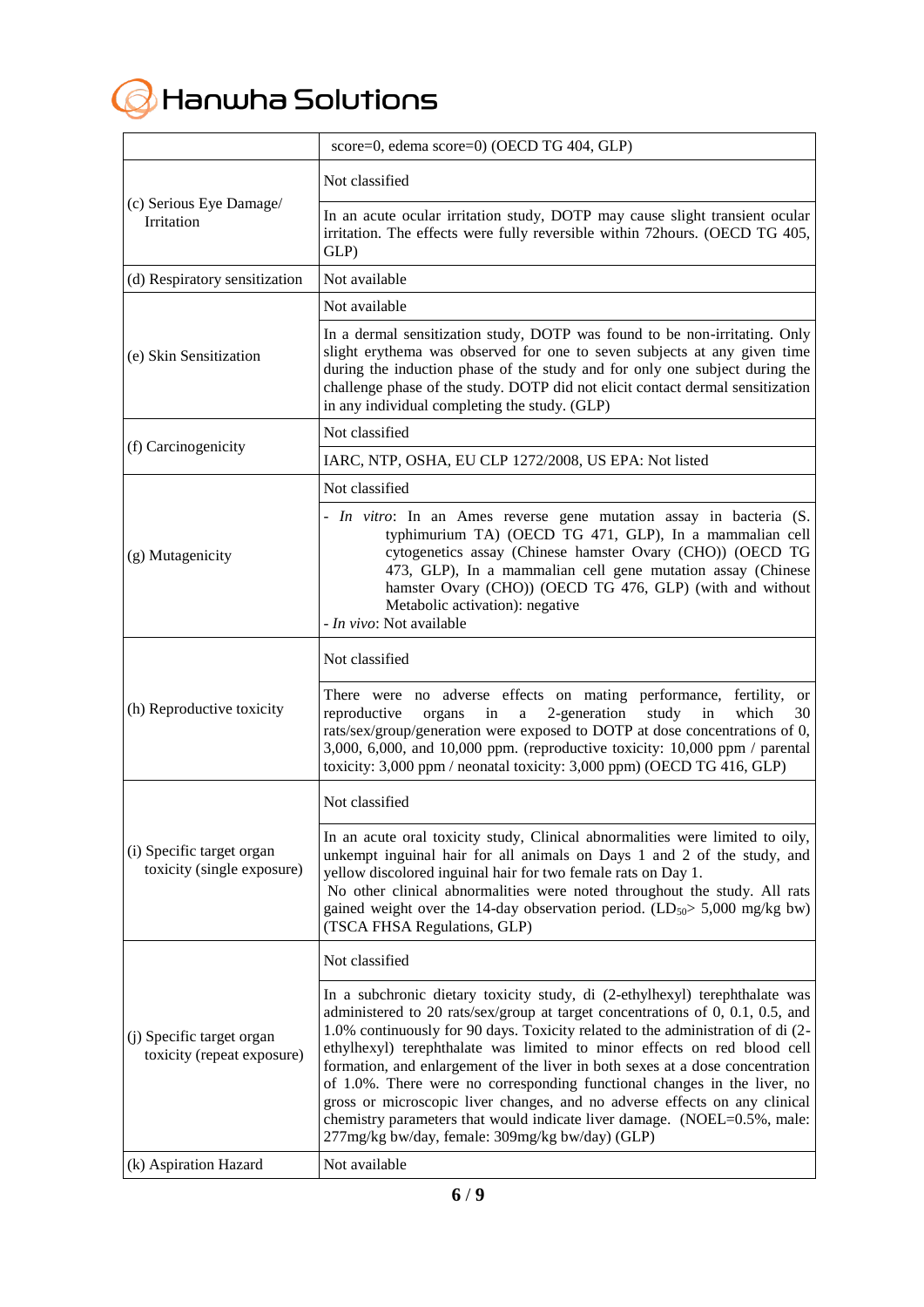# **12. ECOLOGICAL INFORMATION**

| 12.1 Toxicity                                 |                                                                                                                                                                                                                                                                                                                                                                                                                                                                                                                                                                                                                                                                                                                                                       |
|-----------------------------------------------|-------------------------------------------------------------------------------------------------------------------------------------------------------------------------------------------------------------------------------------------------------------------------------------------------------------------------------------------------------------------------------------------------------------------------------------------------------------------------------------------------------------------------------------------------------------------------------------------------------------------------------------------------------------------------------------------------------------------------------------------------------|
|                                               | Not classified                                                                                                                                                                                                                                                                                                                                                                                                                                                                                                                                                                                                                                                                                                                                        |
| Acute toxicity                                | Fish: 96 hr $LC_{50}$ (Pimephales promelas) > 984 mg/L (OECD TG 203)<br>7 d LC <sub>50</sub> (Salmo gairdneri) > 0.25 mg/L (GLP)<br>Invertebrate: 48 hr EC <sub>50</sub> (Daphnia magna) > 0.0014 mg/L (OECD TG 202, GLP)<br>Algae: 72 hr $EC_{50}$ (Selenastrum capricornutum) > 0.86 mg/L (OECD TG 201, GLP)                                                                                                                                                                                                                                                                                                                                                                                                                                        |
|                                               | Not classified                                                                                                                                                                                                                                                                                                                                                                                                                                                                                                                                                                                                                                                                                                                                        |
| Chronic toxicity                              | Fish: 60 day NOEC ( <i>Oncorhynchus mykiss</i> ) $\geq$ 0.28 mg/L (GLP)<br>Invertebrate: 21 day NOEC (Daphnia magna) $\geq$ 0.00076 mg/L<br>(OECD TG 211, GLP)<br>21 day EC <sub>50</sub> (Daphnia magna) > $0.00076$ mg/L (OECD TG 211, GLP)<br>Algae: $72$ hr-NOEC $\geq 0.86$ mg/L (Selenastrum capricornutum<br>(new name: Pseudokirchnerella subcapitata))                                                                                                                                                                                                                                                                                                                                                                                       |
| 12.2Persistence and<br>degradability          | Persistence: High persistency ( $log Kow$ is more than 4 estimated.) ( $Log Kow = 8.39$ )<br>(Estimated)<br>Degradability: Not available                                                                                                                                                                                                                                                                                                                                                                                                                                                                                                                                                                                                              |
| 12.3Bioaccumulative<br>potential              | Bioaccumulation: Bioaccumulation is expected to be low according to the BCF $<$ 500<br>$(BCF = 393)$ (Estimated)<br>Biodegradation: As well-biodegraded, it is expected to have low accumulation<br>potential<br>in living organisms (73.05% biodegradation was observed after 28<br>day)                                                                                                                                                                                                                                                                                                                                                                                                                                                             |
| 12.4 Mobility in soil                         | High potency of mobility to soil. (Koc = $3981072$ ) (Estimated)                                                                                                                                                                                                                                                                                                                                                                                                                                                                                                                                                                                                                                                                                      |
| 12.5 Results of PBT<br>and vPvB<br>assessment | Although the specific half-life of bis(2-ethylhexyl) terephthalate from an appropriate<br>environmental simulation test has not been determined, based on screening-level<br>results indicating ready biodegradability, it is unlikely that the half-life of DEHT in<br>fresh water will exceed 40 days as specified in the REACH Annex XIII criterion.<br>bis(2-ethylhexyl) terephthalate would not be rated as either a P or vP substance.<br>Based on a measured BCF value of 393 L/kg wet-wt from an acceptable<br>bioaccumulation study in a marine species, bis(2-ethylhexyl) terephthalate does not<br>fulfill the REACH Annex XIII bioaccumulation criterion of $BCF > 2,000$ , and would<br>thus not be rated as either a B or vB substance. |
| 12.6 Hazardous to<br>the ozone layer          | Not classified                                                                                                                                                                                                                                                                                                                                                                                                                                                                                                                                                                                                                                                                                                                                        |
| 12.7 Other adverse<br>effects                 | Not available                                                                                                                                                                                                                                                                                                                                                                                                                                                                                                                                                                                                                                                                                                                                         |

# **13. DISPOSAL CONSIDERATIONS**

# **13.1 Waste treatment methods**

Waste disposal according to directive 2008/98/EC, covering waste and dangerous waste.

## **13.1.1 Product/Packaging disposal:**

- No waste key number as per the European Waste Types List can be assigned to this product, since such classification is based on the (as yet undetermined) use to which the product is put by the consumer.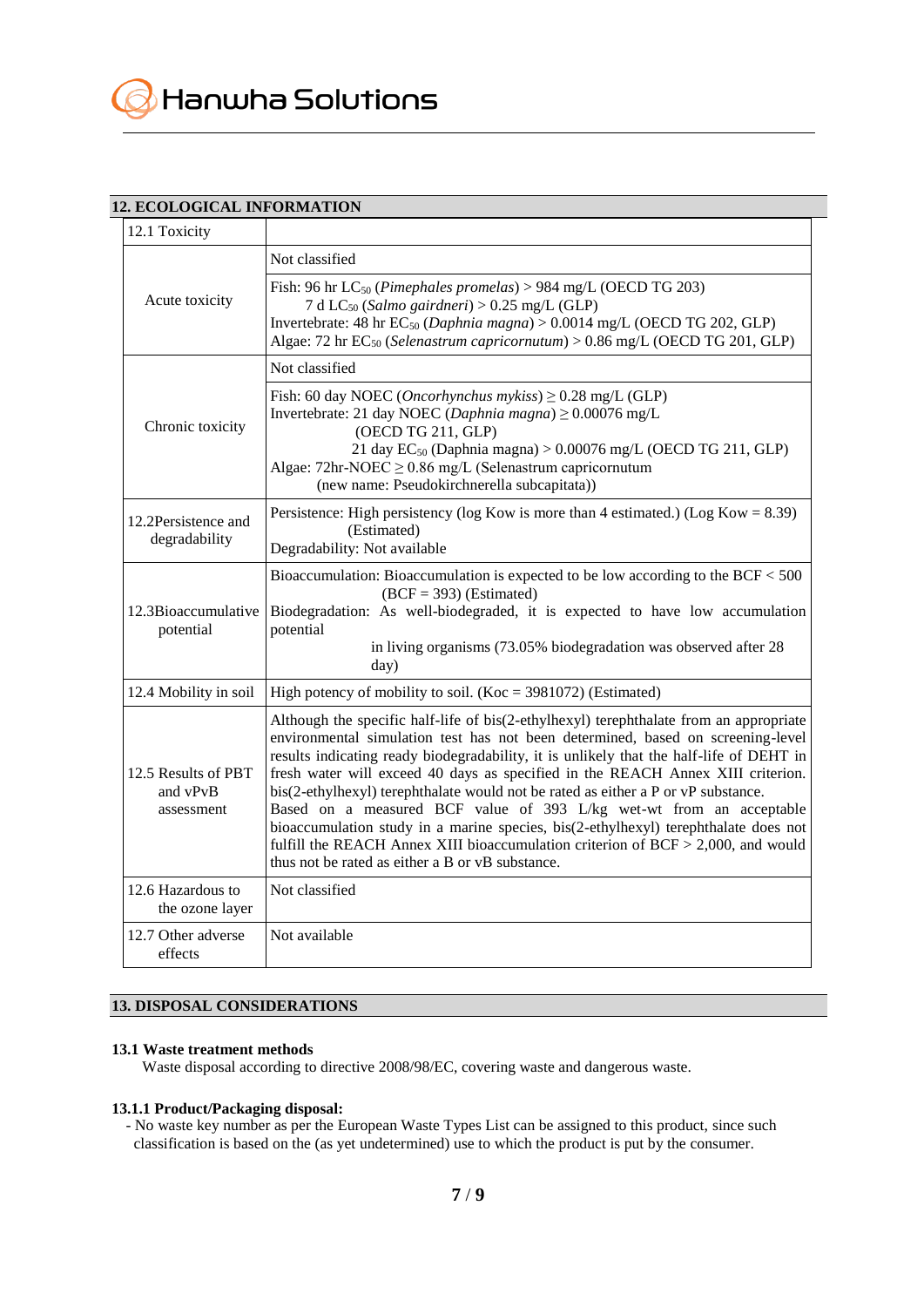

- The waste key number must be determined as per the European Waste Types List (decision on EU Waste Types List 2000/532/EC) in cooperation with the disposal firm/producing firm/official authority.

#### **13.1.2 Waste treatment-relevant information:**

Waste must be disposed of in accordance with directive 2008/98/EC.

#### **13.1.3 Sewage disposal-relevant information:**

Release to the environment or sewage system is prohibited. Must be treated as hazardous waste.

#### **13.1.4 Other disposal recommendations:** Not available

#### **14. TRANSPORT INFORMATION**

#### **14.1 UN No.:** Not applicable

#### **14.2 UN Proper shipping name:** Not applicable

#### **14.3 Transport Hazard class:**

ADR: Not applicable IMDG: Not applicable ICAO/IATA: Not applicable RID: Not applicable

**14.4 Packing group:** Not applicable

**14.5 Environmental hazards:** Not applicable

**14.6 Special precautions for user**

**in case of fire:** Not applicable **in case of leakage:** Not applicable

#### **15. REGULATORY INFORMATION**

**15.1 Safety, health and environmental regulation/legislation specific for the substance or mixture EU Regulatory Information EU classification EU 1272/2008(CLP) Classification:** Not Classified  **Risk phrases:** Not Classified  **Safety phrases:** Not Classified **EU SVHC list**: Not regulated **EU Authorization list**: Not regulated **EU Restriction list**: Not regulated  **Waste Framework Directive 2008/98/EC:** Regulated

## **Foreign Inventory Status**

- Korea management information: Existing Chemical Substance (KE-02197)

- China management information: Inventory of Existing Chemical Substances (IECSC): Present (01783)

- Japan management information: Existing and New Chemical Substances (ENCS): Present ((3)- 4053)

- Australia management information: Australian Inventory of Chemical Substances (AICS): Present

- New Zealand management information: New Zealand Inventory of Chemicals (NZIoC): May be used as a

component in a product covered by a group standard but it

is not